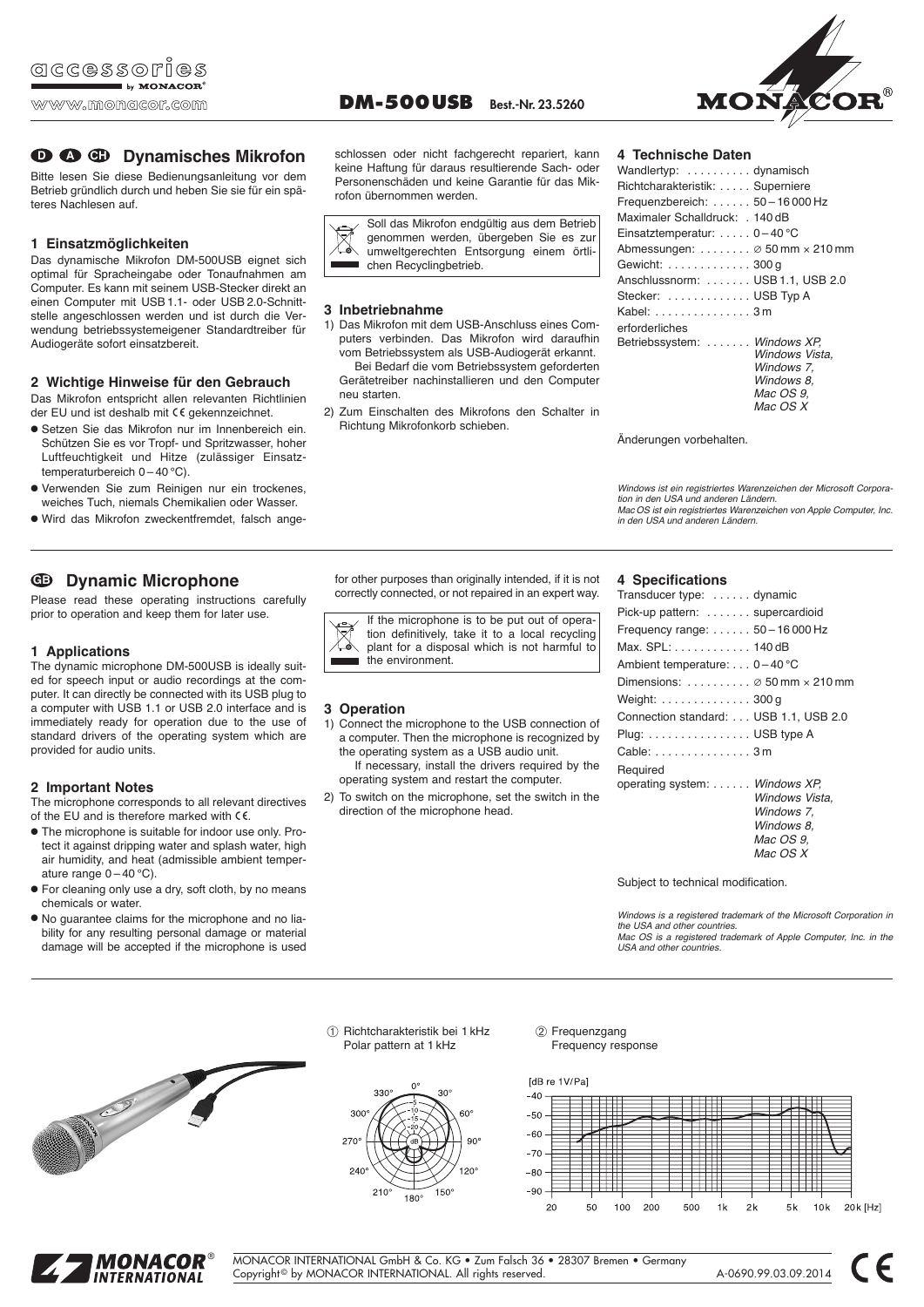# **B CH** Microphone dynamique

Veuillez lire la présente notice avec attention avant le fonctionnement et conservez-la pour pouvoir vous y reporter ultérieurement.

### **1 Possibilités d'utilisation**

Le microphone dynamique DM-500USB est idéal pour une entrée parole ou des enregistrements audio sur un ordinateur. Avec sa fiche USB, il peut être directement branché à un ordinateur avec interface USB1.1 ou USB2.0. Il est immédiatement prêt à fonctionner grâce à l'utilisation de drivers usuels, propres au système d'exploitation et prévus pour des appareils audio.

# **2 Conseils d'utilisation importants**

**Microfono dinamico I**

**1 Possibilità d'impiego**

futuro.

acqua.

Le microphone répond à toutes les directives nécessaires de l'Union Européenne et porte donc le symbole  $C \in$ .

● Le microphone n'est conçu que pour une utilisation en intérieur. Protégez-le de tout type de projections d'eau, des éclaboussures, d'une humidité élevée d'air et de la chaleur (plage de température de fonctionnement autorisée : 0 – 40 °C).

Vi preghiamo di leggere attentamente le presenti istruzioni prima dell'uso e di conservarle per un uso

Il microfono dinamico DM-500USB è adatto in modo ottimale per riprese di lingua parlata oppure per registrazioni sul computer. Con il suo connettore USB può essere collegato direttamente con una porta USB 1.1 o USB 2.0 e grazie ai driver standard del sistema operativo per apparecchi audio è subito pronto per l'uso.

● Usare il microfono solo all'interno di locali. Proteggerlo dall'acqua gocciolante e dagli spruzzi d'acqua, da alta umidità dell'aria e dal calore (tempera-

● Per la pulizia usare solo un panno morbido, asciut to; non impiegare in nessun caso prodotti chimici o

● Nel caso d'uso improprio, di collegamenti sbagliati o di riparazione non a regola d'arte del microfono,

**2 Avvertenze importanti per l'uso** Il microfono è conforme a tutte le direttive rilevanti del-

tura d'impiego ammessa fra 0 e 40 °C).

l'UE e pertanto porta la sigla CE.

**DM-500USB Best.-Nr. 23.5260** 



Type : . . . . . . . . . . . . . . . . . dynamique Caractéristique : . . . . . . . . . super cardioïde Bande passante : . . . . . . . . 50 – 16 000 Hz Pression sonore maximale : 140 dB Température fonc. : . . . . . . 0-40 °C

Poids : . . . . . . . . . . . . . . . . 300 g

Tout droit de modification réservé.

Inc. aux Etats-Unis et dans les autres pays.

Dimensions : . . . . . . . . . . . ∅ 50 mm × 210 mm

Norme connexion : . . . . . . . USB 1.1, USB 2.0 Fiche : ............... USB type A Cordon : . . . . . . . . . . . . . . . 3 m Système d'exploitation

Windows est une marque déposée de la société Microsoft Corporation aux Etats-Unis et dans les autres pays. Mac OS est une marque déposée de la société Apple Computer,

nécessaire : . . . . . . . . . . . . Windows XP,

- et doux, en aucun cas de produits chimiques ou d'eau. ● Nous déclinons toute responsabilité en cas de dommages matériels ou corporels résultants si le microphone est utilisé dans un but autre que celui pour
- lequel il a été conçu, s'il n'est pas correctement branché ou s'il n'est pas réparé par une personne habilitée ; en outre, la garantie deviendrait caduque.

Lorsque le microphone est définitivement retiré du service, vous devez le déposer dans une usine de recyclage adaptée pour contribuer à son élimination non polluante.

#### **3 Fonctionnement**

- 1) Reliez le microphone à la connexion USB d'un ordinateur ; le microphone est reconnu comme appareil audio USB par le système d'exploitation. Si besoin, installez les drivers requis par le sys
	- tème d'exploitation et redémarrez l'ordinateur.
- 2) Pour allumer le microphone, mettez l'interrupteur vers la tête du microphone.

non si assume nessuna responsabilità per eventuali danni consequenziali a persone o a cose e non si assume nessuna garanzia per il microfono.

Se si desidera eliminare il microfono definitivamente, consegnarlo per lo smaltimento ad un'istituzione locale per il riciclaggio.

#### **3 Messa in funzione**

1) Collegare il microfono con la porta USB di un computer. Il microfono sarà riconosciuto dal sistema operativo come dispositivo audio USB. Se necessario, installare i driver richiesti dal si-

stema operativo e avviare nuovamente il computer.

2) Per accendere il microfono spostare l'interruttore in direzione del cestello.

#### **4 Dati tecnici**

| Tipo di trasduttore:  dinamico                                          |                  |
|-------------------------------------------------------------------------|------------------|
| Caratteristica direzionale: super cardioide                             |                  |
| Gamma di frequenze: 50 - 16 000 Hz                                      |                  |
| Pressione sonora massima: 140 dB                                        |                  |
| Temperatura d'esercizio: 0-40 °C                                        |                  |
| Dimensioni: $\ldots \ldots \ldots \ldots \otimes 50$ mm $\times$ 210 mm |                  |
| Peso:  300 g                                                            |                  |
| Collegamento: USB 1.1, USB 2.0                                          |                  |
| Connettore: USB tipo A                                                  |                  |
| Cavo: $\ldots \ldots \ldots \ldots \ldots 3$ m                          |                  |
| Sistema operativo                                                       |                  |
| richiesto:  Windows XP.                                                 |                  |
|                                                                         | Windows Vista.   |
|                                                                         | Windows 7.       |
|                                                                         | Windows 8.       |
|                                                                         | <i>Mac OS 9.</i> |
|                                                                         | Mac OS X         |

Con riserva di modifiche tecniche.

Windows è un marchio registrato della Microsoft Corporation negli USA e in altre nazioni. Mac OS è un marchio registrato della Apple Computer, Inc. negli USA e in altre nazioni.





➀ Diagramme polaire à 1 kHz ➁



Réponse en fréquences Risposta in frequenza





MONACOR INTERNATIONAL GmbH & Co. KG • Zum Falsch 36 • 28307 Bremen • Germany Copyright © by MONACOR INTERNATIONAL. All rights reserved. A-0690.99.03.09.2014





Windows Vista, Windows<sub>7</sub> Windows 8. Mac OS 9, Mac OS X